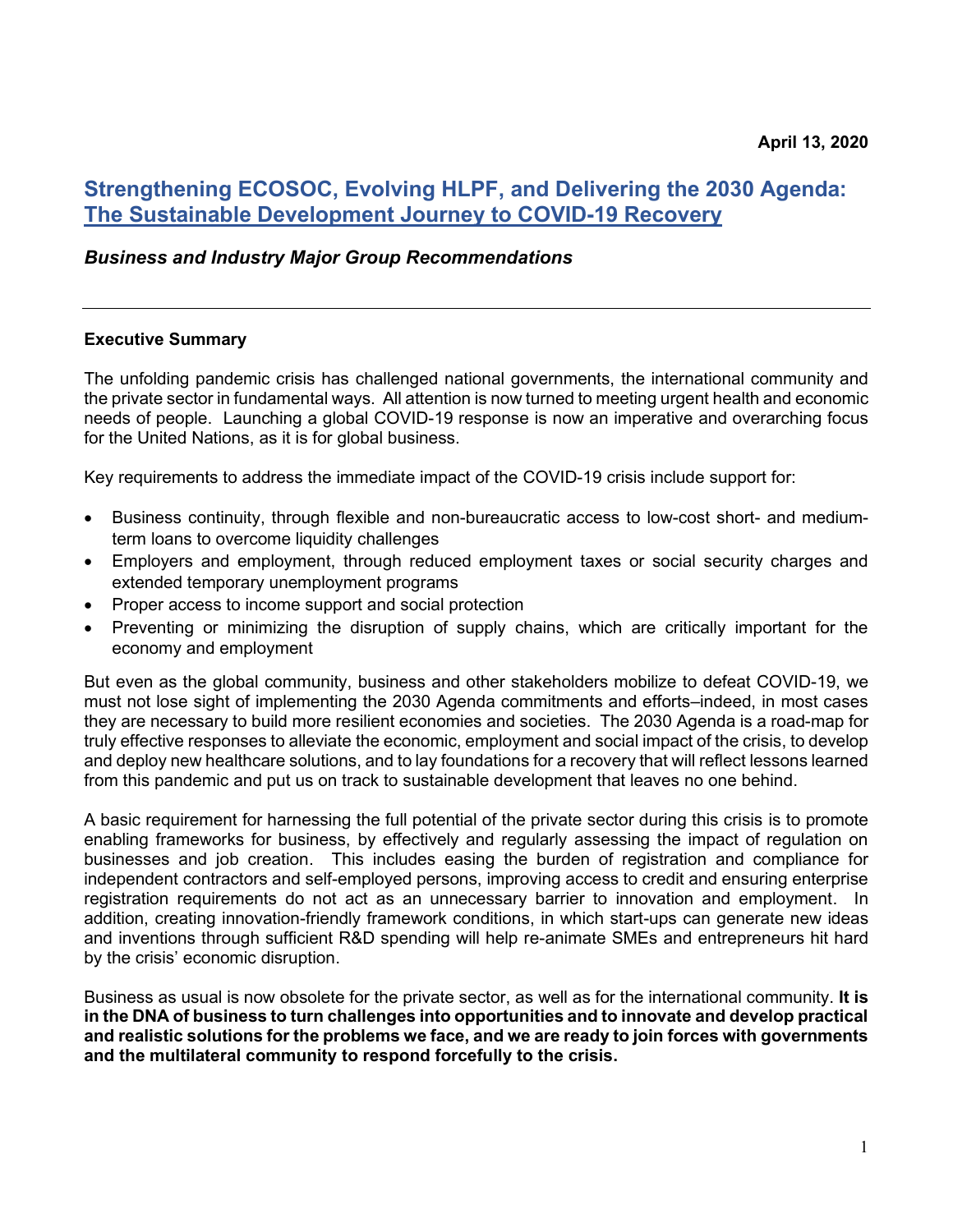Now is the time to be bold and innovative in the linked deliberations to deliver the 2030 Agenda by strengthening ECOSOC and taking the HLPF forward. Business and Industry calls on the UN to seize these linked opportunities to address both ongoing commitments and new challenges on economic, social and environmental fronts, working more closely than ever before with business.

We call on the UN community to crowd in experts and "do-ers" from the private sector, and to mobilize countries and other stakeholders to rebuild better and stronger throughout their COVID-19 recovery by working within the framework of the 2030 Agenda. Member states have stated the need for business to actively engage, and both the GSDR and the SG's recent report on Economic and Social Impacts of the COVID-19 crisis have highlighted the crucial role of business.

## **Recommendations**

The Business and Industry Group is actively advancing sustainable development through voluntary initiatives, sectoral and thematic groups and via a wide range of multi-stakeholder partnerships. It will be key to enhance national implementation, mainstreaming the 2030 Agenda into national planning, policies, strategies and financial frameworks, while respecting national processes and ensuring shared "ownership."

The potential of the private sector to work with the international community in building a prosperous and sustainable global economy and to address common sustainability challenges has not been fully realized. As several UN assessments have shown, the United Nations needs to improve the way it engages with representative business and with the private sector.

The proper implementation of the UN reform in the field is absolutely key. UN Resident Coordinators need to closely align with representative business and employers' federations, local Global Compact Networks and other business initiatives and networks in the planning and implementation of Cooperation Frameworks and Agreements.

We urge governments to support and provide new interfaces and opportunities for the UN system, governments, businesses and other stakeholders to work together. These new options should reflect and advance: *Impact, Integrity and Inclusiveness.*

• **Thematic Focus for Action**: The UN Decade of Action and Delivery should prioritize the essential enablers for action across the SDGs. For business, those fundamental enablers have to do with advancing human well-being and building human capacity, eradicating poverty, access to quality basic services, such as health, education, water, energy, sanitation, among others.

The Decade of Action should approach recovery from the triple shock of the COVID-19 crisis to healthcare, jobs, food security and economic activity on the foundation of basic good governance and rule of law. The GSDR identifies governance as the first "lever" for transformation and for good reason. At the national level, legal and government policy frameworks do not yet adequately integrate the SDGs. More collaborative structures at national and global level to share expertise, engage in dialogue and launch partnerships will be needed, and ECOSOC and HLPF should continue to build in meaningful opportunities for business and other stakeholders to observe and be part of the deliberations.

The ability of governments to deliver on the SDGs will be severely hampered until solutions to the Covid-19 crisis are underway. First and foremost, people who have lost their livelihoods have to be able to return to employment, and here the business community is on the front lines.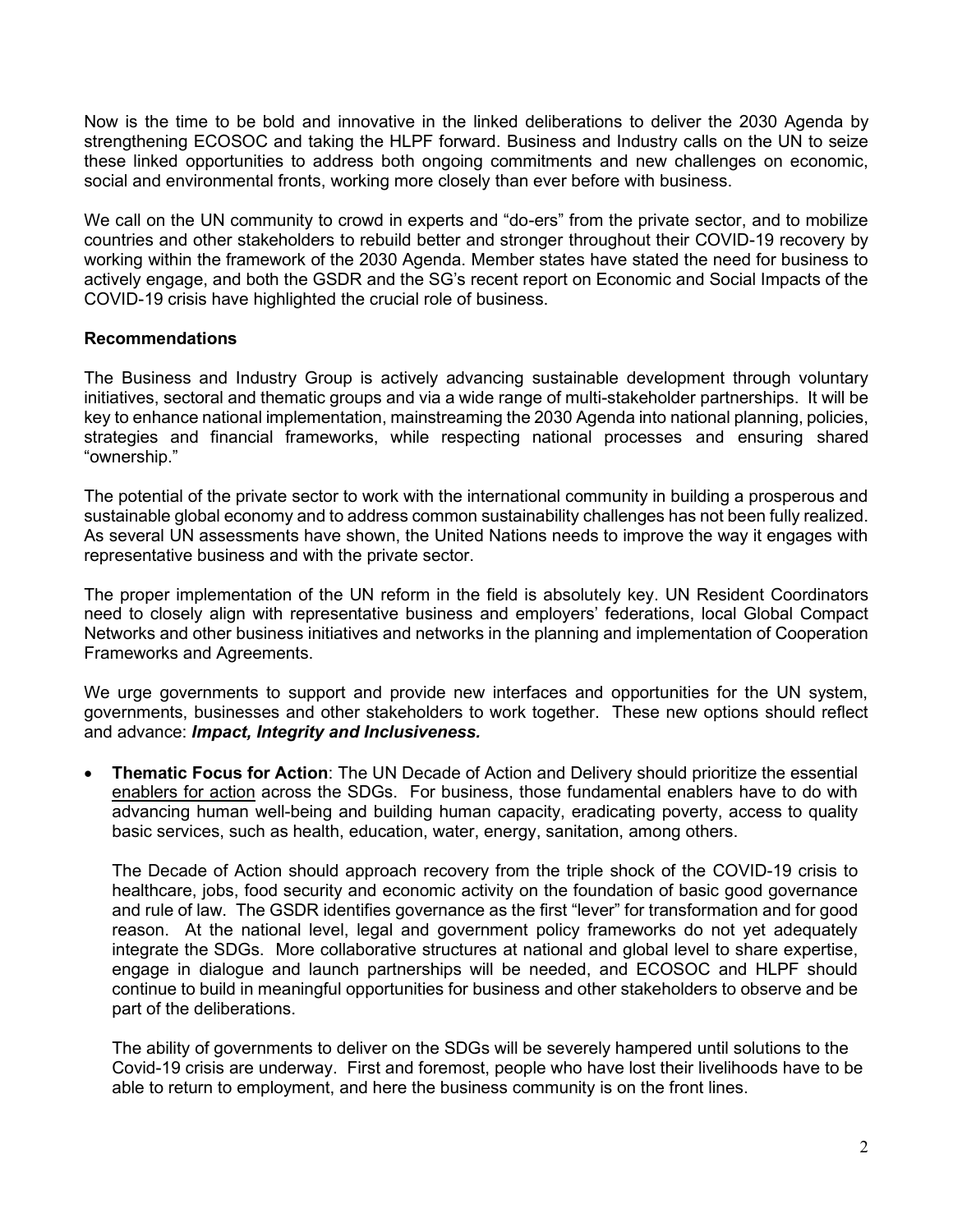**With that in mind, business and industry believes the focus of ECOSOC, FfD and HLPF should be to catalyze global resource flows of technology and funding towards economic empowerment and growth, longer-term sustainability pathways and the co-creation of integrated solutions through cooperation and partnerships at all levels.** Particular attention should be dedicated to re-establishing livelihoods, strengthening healthcare preparedness and access; boosting infrastructure services like access to clean water, electricity, and connectivity with an emphasis on building in economic and social resilience.

• **Responding to the pandemic without losing sight of the SDGs:** The know-how, expertise, and resources of business and industry are valuable to inform discussions on further implementation of the 2030 Agenda, in light of the pandemic and its fallout. To ensure a more robust impact, a new institutional infrastructure is required to crowd in business know-how, partnership and resources in all meetings related to the implementation of the 2030 Agenda and SDGs.

Roles and responsibilities with clear deliverables need to be defined, not only at the national level and in working with private sector partners, but also in the UN. We ask member states to advance institutional infrastructure and resources for meaningful and inclusive business engagement in the Decade of Delivery. The business and industry communities are ready to step in and work together for sustainable and meaningful steps forward towards the full realization of the 2030 Agenda.

# **Revise HLPF governance and create institutional infrastructure for meaningful and practical business engagement**

- *Increase trust, transparency and dialogue with the private sector at every step of the*  **HLPF cycle:** Policy assessment and dialogue at the UN, regional and national level needs to invite and integrate business views on a more systematic basis. The private sector brings important expertise and knowledge on actions, measures and policies needed to implement the 2030 Agenda. The Business and Industry Major Group is ready to step up its engagement with UN DESA, UN Member States, Civil Society and all other Stakeholders to move the implementation of the SDGs forward.
- *Strengthen peer review and shared learning through improved Voluntary National Reviews (VNR*): The Covid-19 pandemic should be an additional impetus to step up updates to the VNRs. The VNR process at national and international levels should be more inclusive, engaging and enabling greater recognized substantive input from business and civil society. It should also become more rigorous, using flexible yet comparable reporting formats, frameworks and metrics to identify challenges and gaps across goals. Lastly, VNRs need to be more action-oriented and provide concrete recommendations that can be monitored and evaluated.
- Improve monitoring of progress through better data: More quality data are needed to monitor progress on SDG targets. An up-to-date and open database on the SDGs would be an important step to make this information easily accessible and actionable, and to track progress.
- *Pursue more determined follow-up to the HLPF at the national level, including in the framing and development of the VNRs*: The SDG actions take place at national and local levels. The HLPF and VNR processes are not ends in themselves, they serve as a means to peer learning that triggers change on the ground. In this regard, business sees potential to